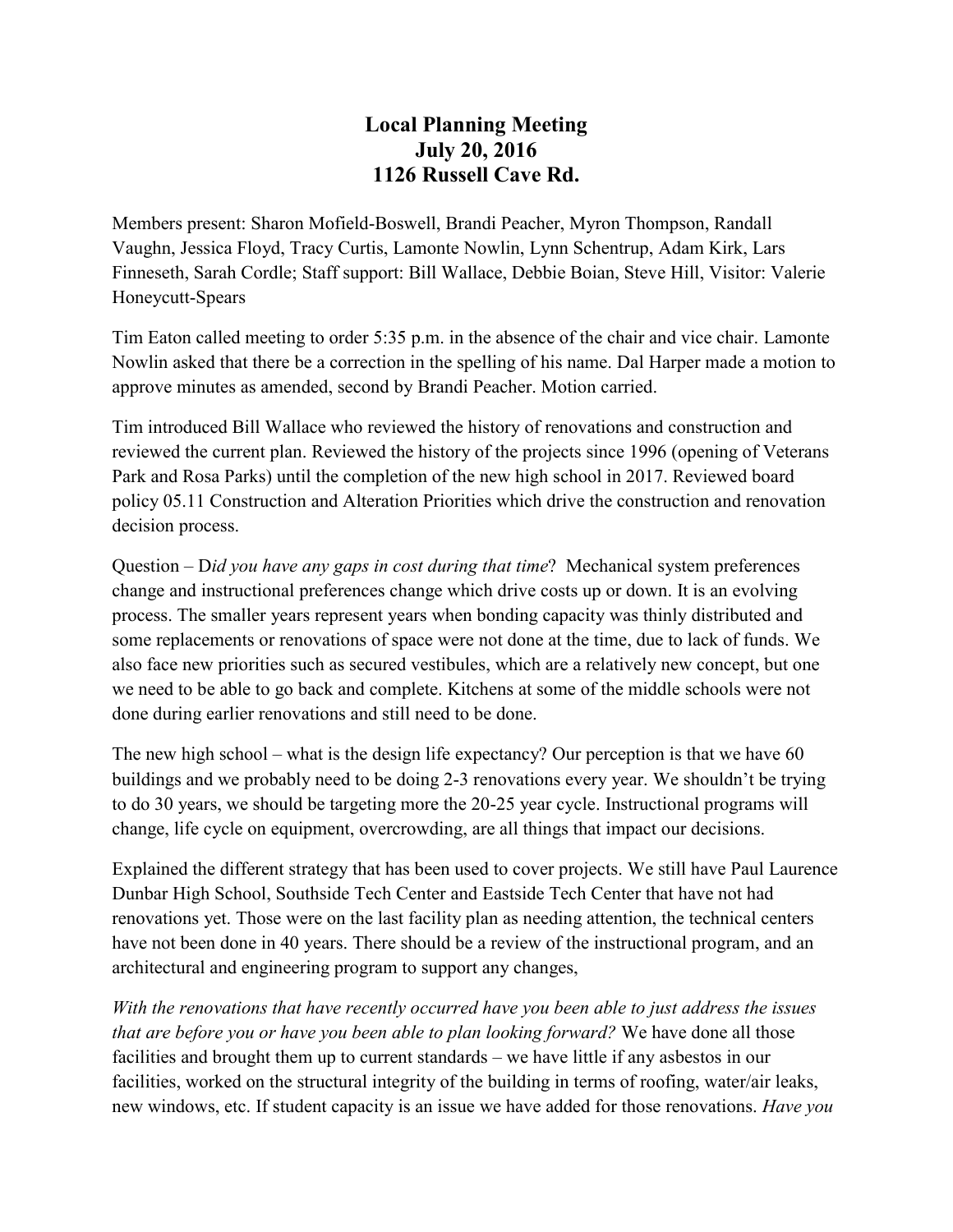*addressed what is needed or growth?* We have based on what we're told the capacity needs to be in the future.

Question – *Does the green (on the chart) represent the completion phase?* Some projects take longer to complete than others, and you must remember most of these projects were done as we were also occupied. It is difficult to complete all we need to when students are in the building.

There seems to be a lengthy completion phase on one of the projects. Why? That was the renovation of Bryan Station High School. That project and the many unique aspects of it were discussed at length.

Steve Hill was introduced. Later in the evening he will discuss school capacities.

*It looks like there have been 64 projects in the past 20 years – are any on there twice and how many are not on there at all?* Lafayette was done in three phases and Henry Clay was done in two. There are 15-20 schools that were done over 20 years ago and three that have not been touched at all – Dunbar, Eastside and Southside – their cycle is greater than 20 years. There are a couple of buildings we need to bring back on the facility plan – Linlee and Johnson. There may be some facilities that the maintenance department will bring to our attention. STEAM needs to be placed along with Dunbar and Tates Creek in the priority, we have been trying to get that going but have not been able to identify a site. We have spent a great amount of time looking for a site.

*Is there any way STEAM could stay at Johnson?* That is one of many options, but not sure if it is one we have pursued. It would be an easy option, but it has not been discussed. It is a difficult building to do that in especially when you look at the program, the program is science, math, technology and that building does not lend itself to the program needs. We would like to find an old warehouse space that could be repurposed for STEAM, but we're keeping our options open at this time.

Myron thanked Bill and his staff for the wonderful job they do.

He then introduced Steve Hill, Director of Pupil Personnel. Steve shared the numbers used for staffing with the group for the purpose of getting a snapshot of enrollment at each school. Capturing student enrollment is like hitting a moving target, it does not look the same in May as it does in July, as it is on the first day of school.

There are some areas that have exploded on us. That is where the city can help us and I'm looking forward to working with them. We also work with Davis Demographics, a Demography corporation that touts a 99% accuracy rate in determining projections. They can geocode kids who are in program schools and plot them so that our numbers will be more accurate.

*Can we clarify the priority list – do specialized programs fall in that criteria?* Bill Wallace: Those criteria were only for the facility – instructional programs (within the criteria) has always